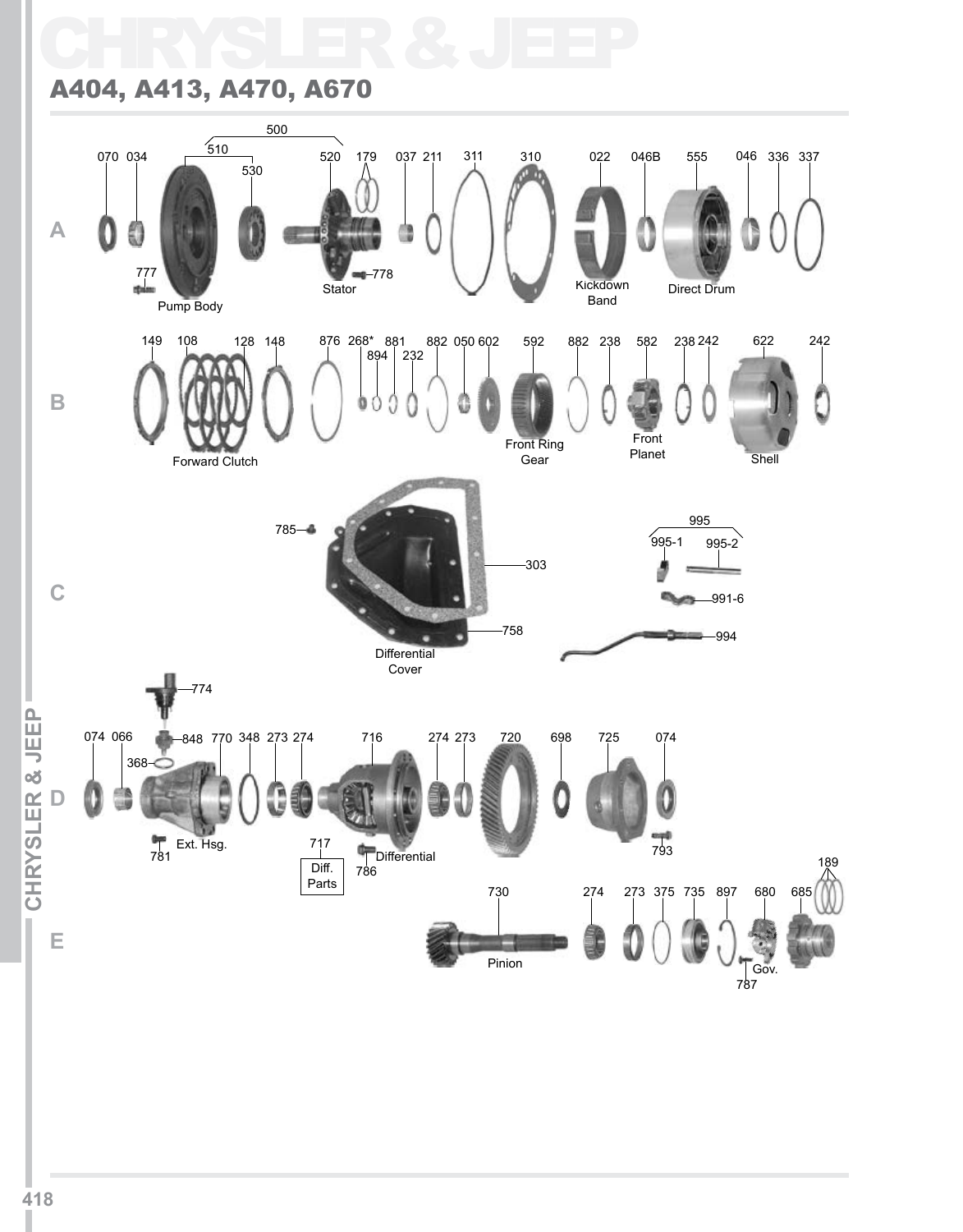CHRYSLER & JEEP

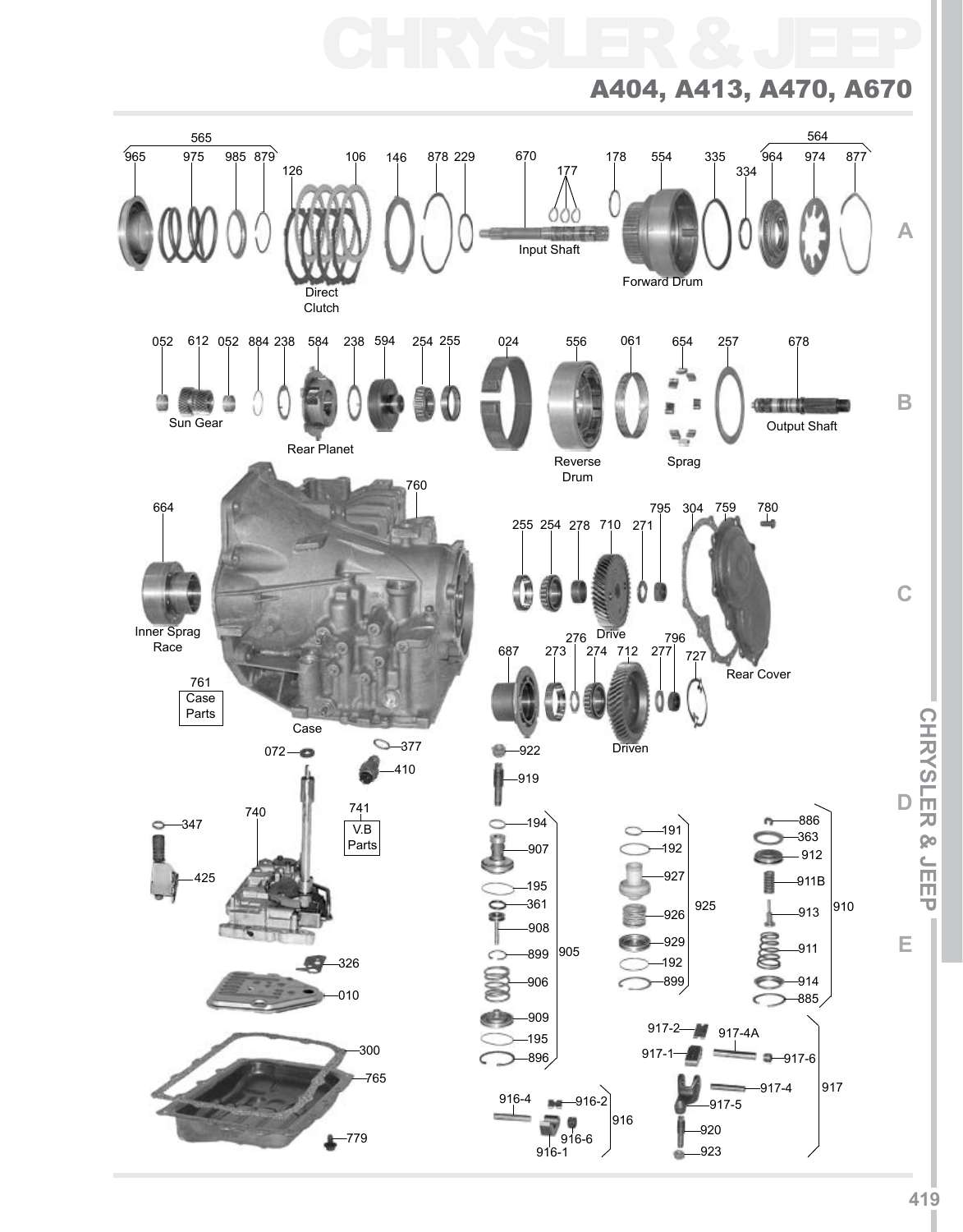|                                        | ILL# Part# |                              | QTY | REF# |
|----------------------------------------|------------|------------------------------|-----|------|
|                                        |            | <b>OVERHAUL KITS</b>         |     |      |
|                                        |            |                              |     |      |
|                                        |            |                              |     |      |
|                                        |            |                              |     |      |
|                                        |            |                              |     |      |
|                                        |            | <b>MASTER L/STEEL KITS</b>   |     |      |
|                                        |            |                              |     |      |
|                                        |            |                              |     |      |
|                                        |            | <b>MASTER W/STEELS KITS</b>  |     |      |
|                                        |            |                              |     |      |
|                                        |            |                              |     |      |
|                                        |            |                              |     |      |
|                                        |            | <b>FILTERS</b>               |     |      |
|                                        |            |                              |     |      |
|                                        |            |                              |     |      |
|                                        |            |                              |     |      |
|                                        |            |                              |     |      |
|                                        |            | <b>MISCELLANEOUS FILTERS</b> |     |      |
|                                        |            |                              |     |      |
|                                        |            |                              |     |      |
|                                        |            |                              |     |      |
|                                        |            |                              |     |      |
|                                        |            | <b>BANDS</b>                 |     |      |
|                                        |            |                              |     |      |
|                                        |            |                              |     |      |
|                                        |            |                              |     |      |
|                                        |            | <b>BUSHINGS</b>              |     |      |
|                                        |            |                              |     |      |
|                                        |            |                              |     |      |
|                                        |            |                              |     |      |
|                                        |            |                              |     |      |
|                                        |            |                              |     |      |
|                                        |            |                              |     |      |
|                                        |            |                              |     |      |
|                                        |            |                              |     |      |
| o.                                     |            |                              |     |      |
| ш                                      |            |                              |     |      |
| 当っ                                     |            |                              |     |      |
| න්                                     |            | <b>METAL CLAD SEALS</b>      |     |      |
|                                        |            |                              |     |      |
|                                        |            |                              |     |      |
| ш                                      |            |                              |     |      |
| ഗ                                      |            |                              |     |      |
|                                        |            |                              |     |      |
| $\bf \overline{R}$<br>Ξ<br>$\mathbf C$ | 074        |                              |     |      |
|                                        | 075        |                              |     |      |
|                                        |            |                              |     |      |
|                                        |            |                              |     |      |
|                                        |            | <b>FRICTIONS</b>             |     |      |
|                                        |            |                              |     |      |
|                                        | $108$      |                              |     |      |
|                                        |            |                              |     |      |
|                                        |            |                              |     |      |
|                                        |            |                              |     |      |
|                                        |            |                              |     |      |
|                                        |            | <b>STEELS</b>                |     |      |
|                                        | $126$      |                              |     |      |
|                                        | $126$      |                              |     |      |
|                                        |            |                              |     |      |
|                                        |            |                              |     |      |
|                                        |            |                              |     |      |
|                                        |            | <b>PRESSURE PLATES</b>       |     |      |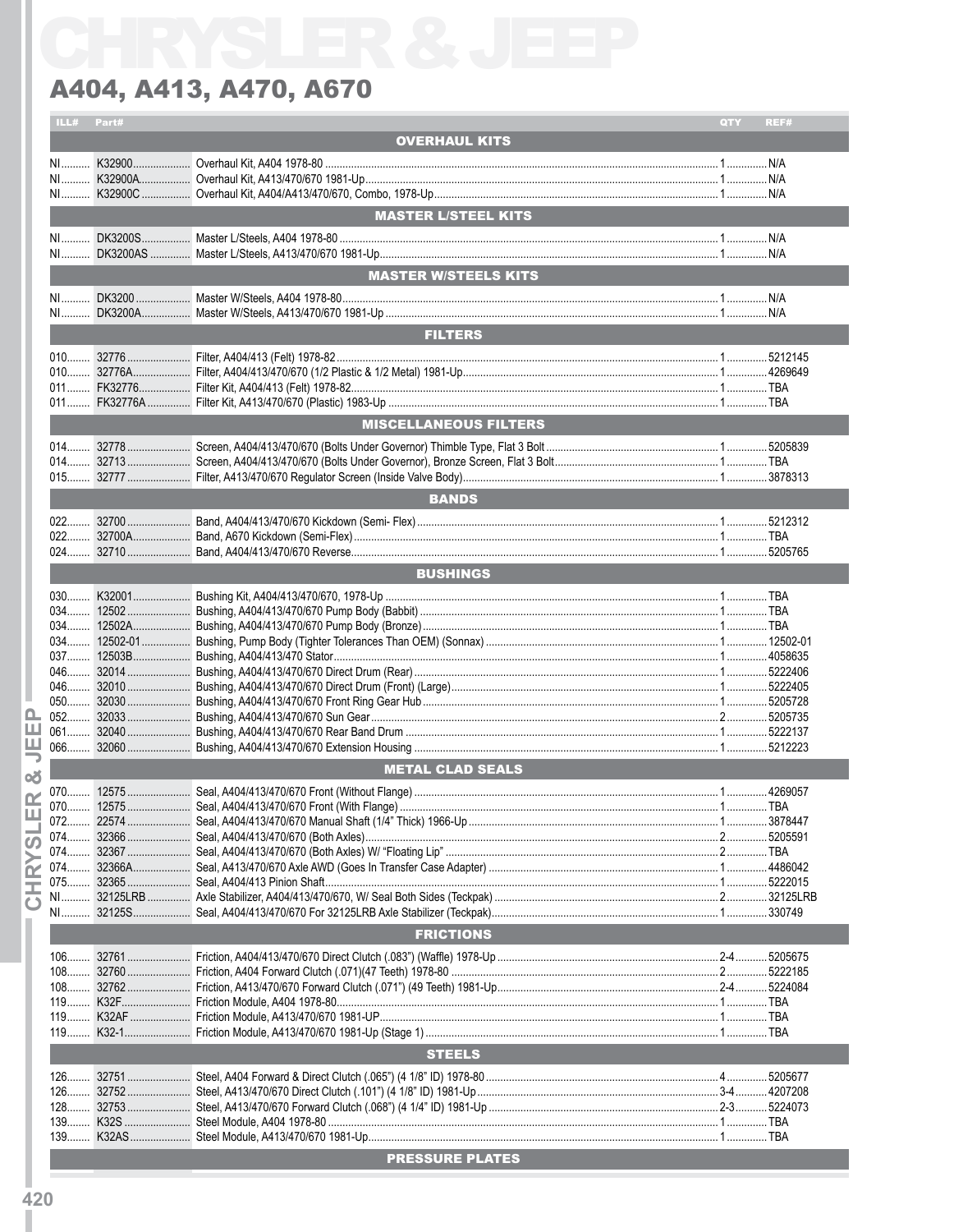# CHRYSLER & JEEP A404, A413, A470, A670

| $148$<br><b>VALVE BODY KITS</b><br><b>SEALING RINGS</b><br>$194$<br>$195$<br><b>WASHERS &amp; BEARINGS</b><br>$232$ | ILL# Part# |  | QTY | REF# |
|---------------------------------------------------------------------------------------------------------------------|------------|--|-----|------|
|                                                                                                                     |            |  |     |      |
|                                                                                                                     |            |  |     |      |
|                                                                                                                     |            |  |     |      |
|                                                                                                                     |            |  |     |      |
|                                                                                                                     |            |  |     |      |
|                                                                                                                     |            |  |     |      |
|                                                                                                                     |            |  |     |      |
|                                                                                                                     |            |  |     |      |
|                                                                                                                     |            |  |     |      |
|                                                                                                                     |            |  |     |      |
|                                                                                                                     |            |  |     |      |
|                                                                                                                     |            |  |     |      |
|                                                                                                                     |            |  |     |      |
|                                                                                                                     |            |  |     |      |
|                                                                                                                     |            |  |     |      |
|                                                                                                                     |            |  |     |      |
|                                                                                                                     |            |  |     |      |
|                                                                                                                     |            |  |     |      |
|                                                                                                                     |            |  |     |      |
|                                                                                                                     |            |  |     |      |
|                                                                                                                     |            |  |     |      |
|                                                                                                                     |            |  |     |      |
|                                                                                                                     |            |  |     |      |
|                                                                                                                     |            |  |     |      |
|                                                                                                                     |            |  |     |      |
|                                                                                                                     |            |  |     |      |
|                                                                                                                     |            |  |     |      |
|                                                                                                                     |            |  |     |      |
|                                                                                                                     |            |  |     |      |
|                                                                                                                     |            |  |     |      |
|                                                                                                                     |            |  |     |      |
|                                                                                                                     |            |  |     |      |
|                                                                                                                     |            |  |     |      |
|                                                                                                                     |            |  |     |      |
|                                                                                                                     |            |  |     |      |
|                                                                                                                     |            |  |     |      |
|                                                                                                                     |            |  |     |      |
|                                                                                                                     |            |  |     |      |
|                                                                                                                     |            |  |     |      |
|                                                                                                                     |            |  |     |      |
|                                                                                                                     |            |  |     |      |
|                                                                                                                     |            |  |     |      |
|                                                                                                                     |            |  |     |      |
|                                                                                                                     |            |  |     |      |
|                                                                                                                     |            |  |     |      |
|                                                                                                                     |            |  |     |      |
|                                                                                                                     |            |  |     |      |
|                                                                                                                     |            |  |     |      |
|                                                                                                                     |            |  |     |      |
|                                                                                                                     |            |  |     |      |
|                                                                                                                     |            |  |     |      |
|                                                                                                                     |            |  |     |      |
|                                                                                                                     |            |  |     |      |
|                                                                                                                     |            |  |     |      |
|                                                                                                                     |            |  |     |      |
|                                                                                                                     |            |  |     |      |
|                                                                                                                     |            |  |     |      |
|                                                                                                                     |            |  |     |      |
|                                                                                                                     |            |  |     |      |
|                                                                                                                     |            |  |     |      |
|                                                                                                                     |            |  |     |      |
|                                                                                                                     |            |  |     |      |
|                                                                                                                     |            |  |     |      |
|                                                                                                                     |            |  |     |      |
|                                                                                                                     |            |  |     |      |
|                                                                                                                     |            |  |     |      |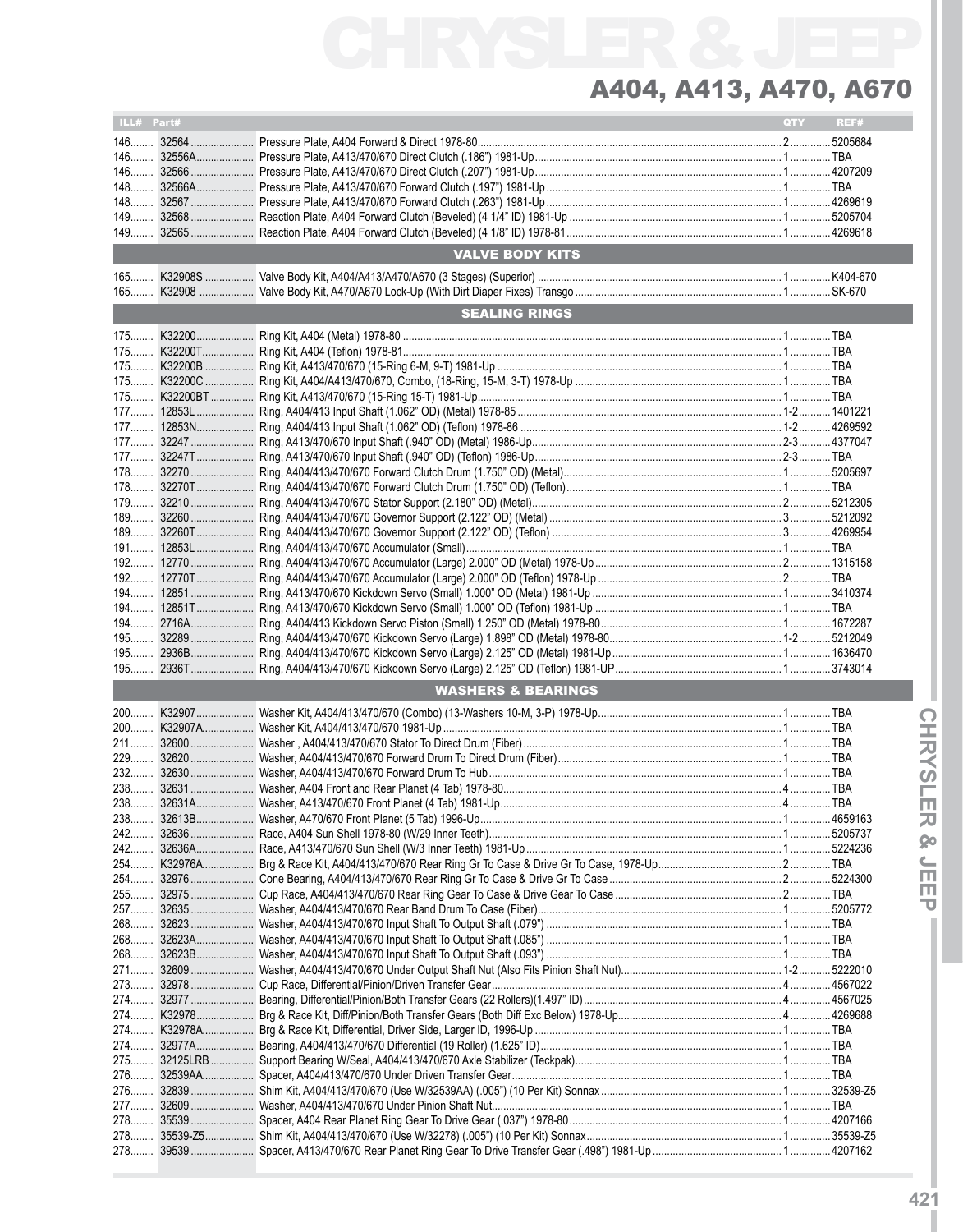|            | ILL# Part# |                                            | QTY REF# |
|------------|------------|--------------------------------------------|----------|
|            |            |                                            |          |
|            |            | <b>GASKETS &amp; RUBBER COMPONENTS</b>     |          |
|            |            |                                            |          |
|            |            |                                            |          |
|            |            |                                            |          |
|            |            |                                            |          |
|            |            |                                            |          |
|            |            |                                            |          |
|            |            |                                            |          |
|            |            |                                            |          |
|            |            |                                            |          |
|            |            |                                            |          |
|            |            |                                            |          |
|            |            |                                            |          |
|            |            |                                            |          |
|            |            |                                            |          |
|            |            |                                            |          |
|            |            |                                            |          |
|            |            |                                            |          |
|            |            |                                            |          |
|            |            |                                            |          |
|            |            | <b>TECHNICAL MANUALS</b>                   |          |
|            |            |                                            |          |
|            |            | ELECTRICAL COMPONENTS                      |          |
|            |            |                                            |          |
|            |            |                                            |          |
|            |            |                                            |          |
|            |            |                                            |          |
|            |            | <b>MISCELLANEOUS COMPONENTS</b>            |          |
|            |            |                                            |          |
|            |            |                                            |          |
|            |            | PUMPS & PUMP COMPONENTS                    |          |
| $500$      |            |                                            |          |
|            |            |                                            |          |
|            |            |                                            |          |
|            |            |                                            |          |
|            |            |                                            |          |
|            |            |                                            |          |
|            |            |                                            |          |
|            |            |                                            |          |
|            |            |                                            |          |
| Ш 530.     | K32201     |                                            |          |
| 530        |            |                                            |          |
| $530$      |            |                                            |          |
|            |            | <b>DRUMS &amp; PISTON KITS</b>             |          |
| 554        |            |                                            |          |
| 554.       |            |                                            |          |
| 554        |            |                                            |          |
| $554$      |            |                                            |          |
| 554        |            |                                            |          |
| $555$      |            |                                            |          |
| 555        |            |                                            |          |
| 555        |            |                                            |          |
| 555        |            |                                            |          |
| 556        |            |                                            |          |
| $556$      |            |                                            |          |
| 564        |            |                                            |          |
| 565        |            |                                            |          |
|            |            | <b>PLANETS, RING GEARS &amp; SUN GEARS</b> |          |
|            |            |                                            |          |
|            |            |                                            |          |
| 582<br>582 |            |                                            |          |
| 582.       |            |                                            |          |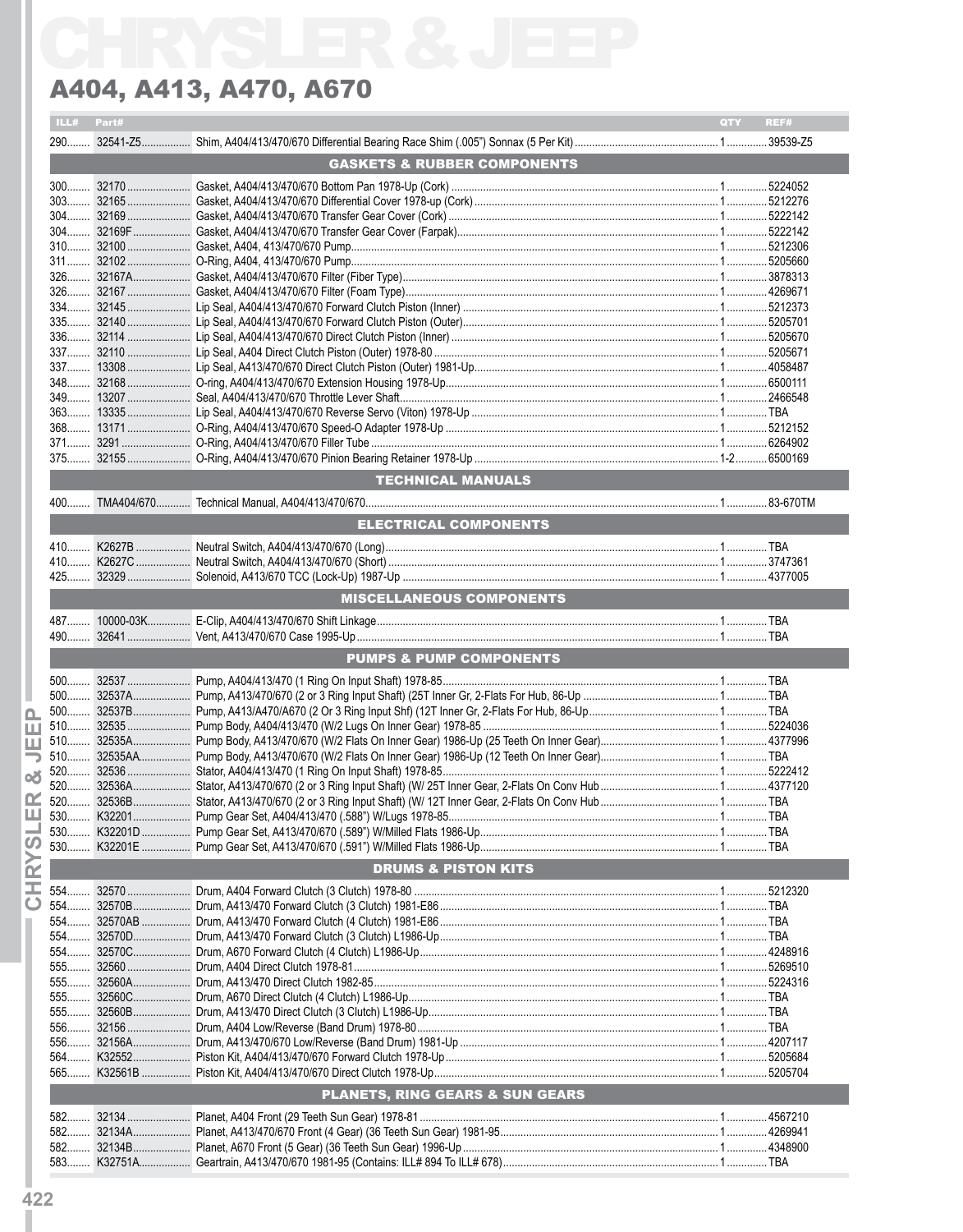| ILL# Part# |                                               | QTY | REF# |
|------------|-----------------------------------------------|-----|------|
|            |                                               |     |      |
|            |                                               |     |      |
|            |                                               |     |      |
|            |                                               |     |      |
|            |                                               |     |      |
|            |                                               |     |      |
|            |                                               |     |      |
|            |                                               |     |      |
|            |                                               |     |      |
|            |                                               |     |      |
|            |                                               |     |      |
|            |                                               |     |      |
|            |                                               |     |      |
|            | SPRAGS & ONE WAY CLUTCHES                     |     |      |
|            |                                               |     |      |
|            |                                               |     |      |
|            |                                               |     |      |
|            | <b>SHAFTS, DIFFERENTIALS &amp; COMPONENTS</b> |     |      |
|            |                                               |     |      |
|            |                                               |     |      |
|            |                                               |     |      |
|            |                                               |     |      |
|            |                                               |     |      |
|            |                                               |     |      |
|            |                                               |     |      |
|            |                                               |     |      |
|            |                                               |     |      |
|            |                                               |     |      |
|            |                                               |     |      |
|            |                                               |     |      |
|            |                                               |     |      |
|            |                                               |     |      |
|            |                                               |     |      |
|            |                                               |     |      |
|            |                                               |     |      |
|            |                                               |     |      |
|            |                                               |     |      |
|            |                                               |     |      |
|            |                                               |     |      |
|            |                                               |     |      |
|            |                                               |     |      |
|            |                                               |     |      |
|            |                                               |     |      |
|            |                                               |     |      |
|            |                                               |     |      |
|            |                                               |     |      |
|            |                                               |     |      |
|            |                                               |     |      |
|            |                                               |     |      |
|            |                                               |     |      |
|            |                                               |     |      |
|            |                                               |     |      |
|            |                                               |     |      |
|            |                                               |     |      |
|            |                                               |     |      |
|            |                                               |     |      |
|            |                                               |     |      |
|            |                                               |     |      |
|            |                                               |     |      |
|            |                                               |     |      |
|            |                                               |     |      |
|            |                                               |     |      |
|            |                                               |     |      |
|            |                                               |     |      |
|            |                                               |     |      |
|            |                                               |     |      |
|            |                                               |     |      |
|            |                                               |     |      |
|            |                                               |     |      |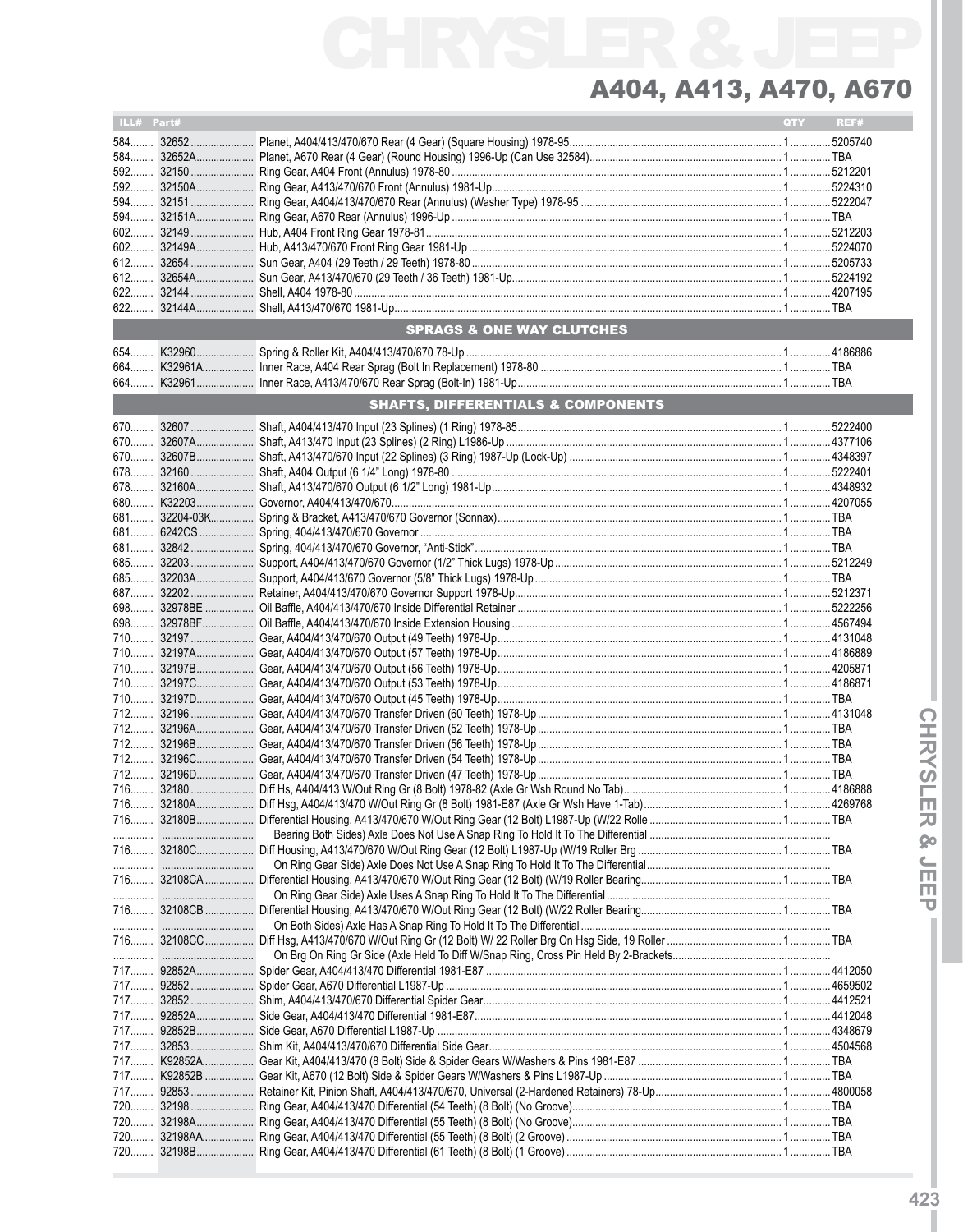| ILL# | Part# |                                     | <b>OTY</b> | REF# |
|------|-------|-------------------------------------|------------|------|
|      |       |                                     |            |      |
|      |       |                                     |            |      |
|      |       |                                     |            |      |
|      |       |                                     |            |      |
|      |       |                                     |            |      |
|      |       |                                     |            |      |
|      |       |                                     |            |      |
|      |       |                                     |            |      |
|      |       |                                     |            |      |
|      |       |                                     |            |      |
|      |       |                                     |            |      |
|      |       |                                     |            |      |
|      |       |                                     |            |      |
|      |       |                                     |            |      |
|      |       |                                     |            |      |
|      |       |                                     |            |      |
|      |       |                                     |            |      |
|      |       |                                     |            |      |
|      |       |                                     |            |      |
|      |       |                                     |            |      |
|      |       |                                     |            |      |
|      |       |                                     |            |      |
|      |       |                                     |            |      |
|      |       |                                     |            |      |
|      |       |                                     |            |      |
|      |       |                                     |            |      |
|      |       |                                     |            |      |
|      |       |                                     |            |      |
|      |       |                                     |            |      |
|      |       |                                     |            |      |
|      |       |                                     |            |      |
|      |       |                                     |            |      |
|      |       |                                     |            |      |
|      |       |                                     |            |      |
|      |       | <b>VALVE BODIES (DACCO VB#)</b>     |            |      |
|      |       |                                     |            |      |
|      |       |                                     |            |      |
|      |       |                                     |            |      |
|      |       |                                     |            |      |
|      |       | <b>VALVE BODIES</b>                 |            |      |
|      |       |                                     |            |      |
|      |       |                                     |            |      |
|      |       |                                     |            |      |
|      |       | <b>VALVE BODY COMPONENTS</b>        |            |      |
|      |       |                                     |            |      |
|      |       | <b>COVERS, CASES &amp; HOUSINGS</b> |            |      |
|      |       |                                     |            |      |
|      |       |                                     |            |      |
|      |       |                                     |            |      |
|      |       |                                     |            |      |
|      |       |                                     |            |      |
|      |       |                                     |            |      |
|      |       |                                     |            |      |
|      |       |                                     |            |      |
|      |       |                                     |            |      |
|      |       |                                     |            |      |
|      |       |                                     |            |      |
|      |       |                                     |            |      |
|      |       |                                     |            |      |
|      |       |                                     |            |      |